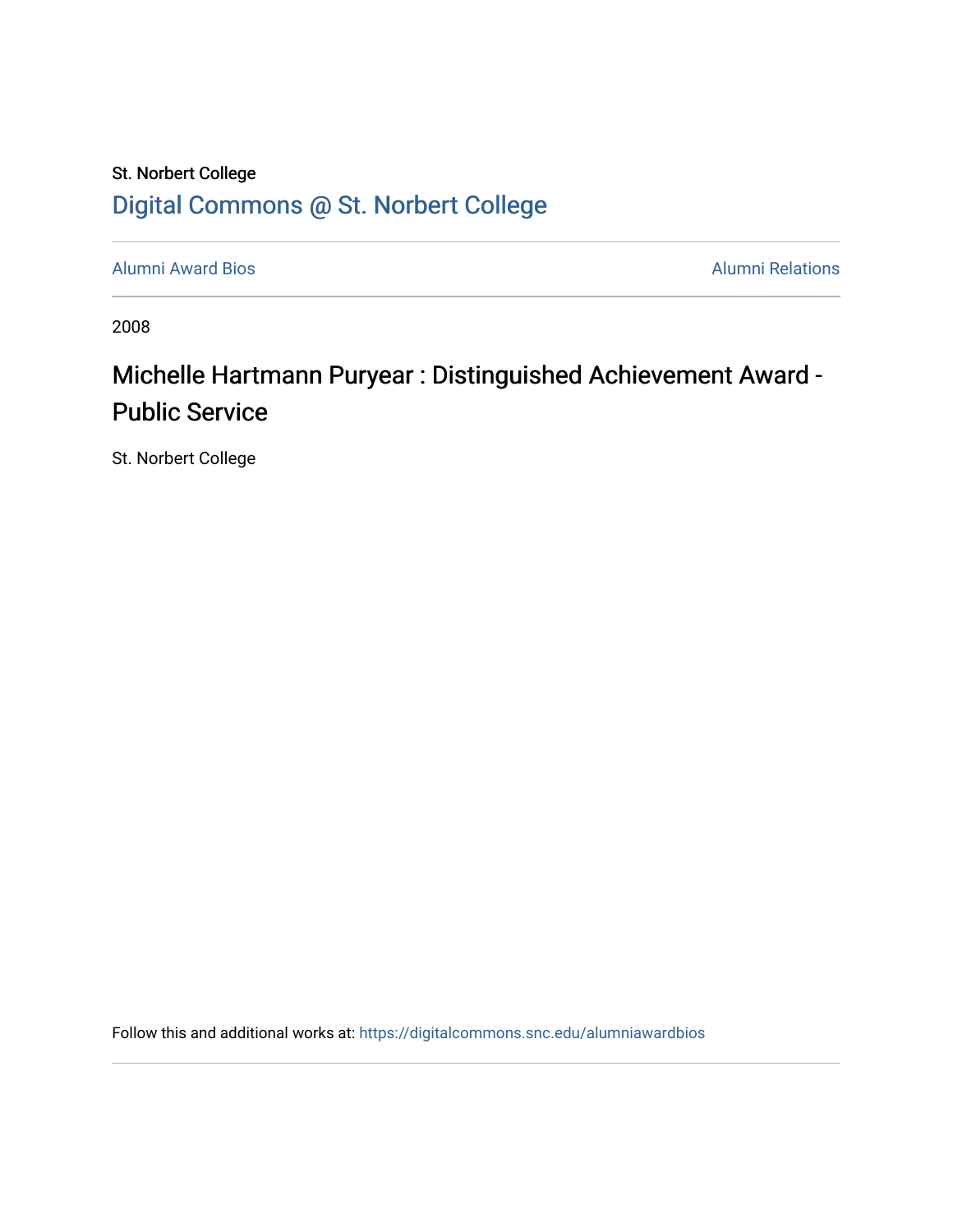

[Alumni](https://www.snc.edu/alumni/) [Alumni Awards](https://www.snc.edu/alumni/awards/) 2008 Distinguished Achievement Award - Public Service A

#### [Alumni](https://www.snc.edu/alumni/index.html)

[Events & Reunions](https://www.snc.edu/alumni/event/index.html) [Behind the Arch](https://www.snc.edu/alumni/event/behindthearch/) [Benefits and Services](https://www.snc.edu/alumni/benefits.html) [Get Involved](https://www.snc.edu/alumni/getinvolved.html) [Give to SNC](http://giving.snc.edu/) [Alumni Awards](https://www.snc.edu/alumni/awards/index.html) [Past Recipients](https://www.snc.edu/alumni/awards/recipients.html) [Knight Lights](https://www.snc.edu/alumni/knightlights/index.html) [Alumni-Owned](https://www.snc.edu/alumni/directory/index.html) [Businesses Network](https://www.snc.edu/alumni/directory/index.html) [Alumni Board](https://www.snc.edu/alumni/alumniboard.html) [Student Alumni](https://www.snc.edu/alumni/saa.html) [Ambassadors](https://www.snc.edu/alumni/saa.html) [Staff](https://www.snc.edu/alumni/contactus.html)

# 2008 Distinguished Achievement Award - Public Service Michelle Hartmann Puryear '89

#### We've probably all heard the slogan "the power of one," and the oft-quoted phrase "never underestimate the power of one person to make a difference." Well, Michelle Hartmann Puryear is one St. Norbert graduate who has truly made a difference that will positively affect the lives

and well-being of countless parents and their children.

Michelle graduated from St. Norbert College with an elementary education major and a minor in early childhood education. While she was in college, Michelle also pursued her love of music and dance by performing with the Swinging Knights and taking part in two of Dudley Birder's summer music theatre productions. As a result, she first followed her love of music after graduation by performing nationwide for nearly 10 years; highlights included singing the National Anthem at Lambeau Field for a Packers game, and singing background vocals for Reba McEntire. Michelle credits Professor Birder for this remarkable time in her life.

Her desire to teach was then realized when she began at St. Edward School in Nashville, Tenn., in 1999. There she created the pre-kindergarten program for the pre-K through 8 school, and is currently a lead teacher in this program, for which she is also the director. To add to her skills as a teacher, she earned a master's degree in curriculum and instruction in 2000, and a specialist in education leadership certification in 2002 from Middle Tennessee State University.

In 2006 Michelle and her husband, Matt (who is a teacher at Nashville's Father Ryan High School), had a daughter, Claire. Unfortunately, it wasn't until Claire was 5½ months old that they realized Claire had been born deaf. Although 44 states require a hearing test for all newborn babies, Tennessee did not.

As a consequence, Michelle decided that she didn't want any newborn child to go untested for possible deafness, and that the way to ensure newborn hearing screening was to enact a law to that effect. Thus began a lengthy journey. First, however, their daughter received a cochlear implant in one ear; and then, two months later, one in her other ear. Cochlear implants will provide Claire with the greatest likelihood of optimal hearing.

Michelle began contacting state legislators. A bill was introduced in January 2007 to require every newborn baby in Tennessee to be screened for hearing loss prior to being discharged from a hospital. This first bill was defeated.